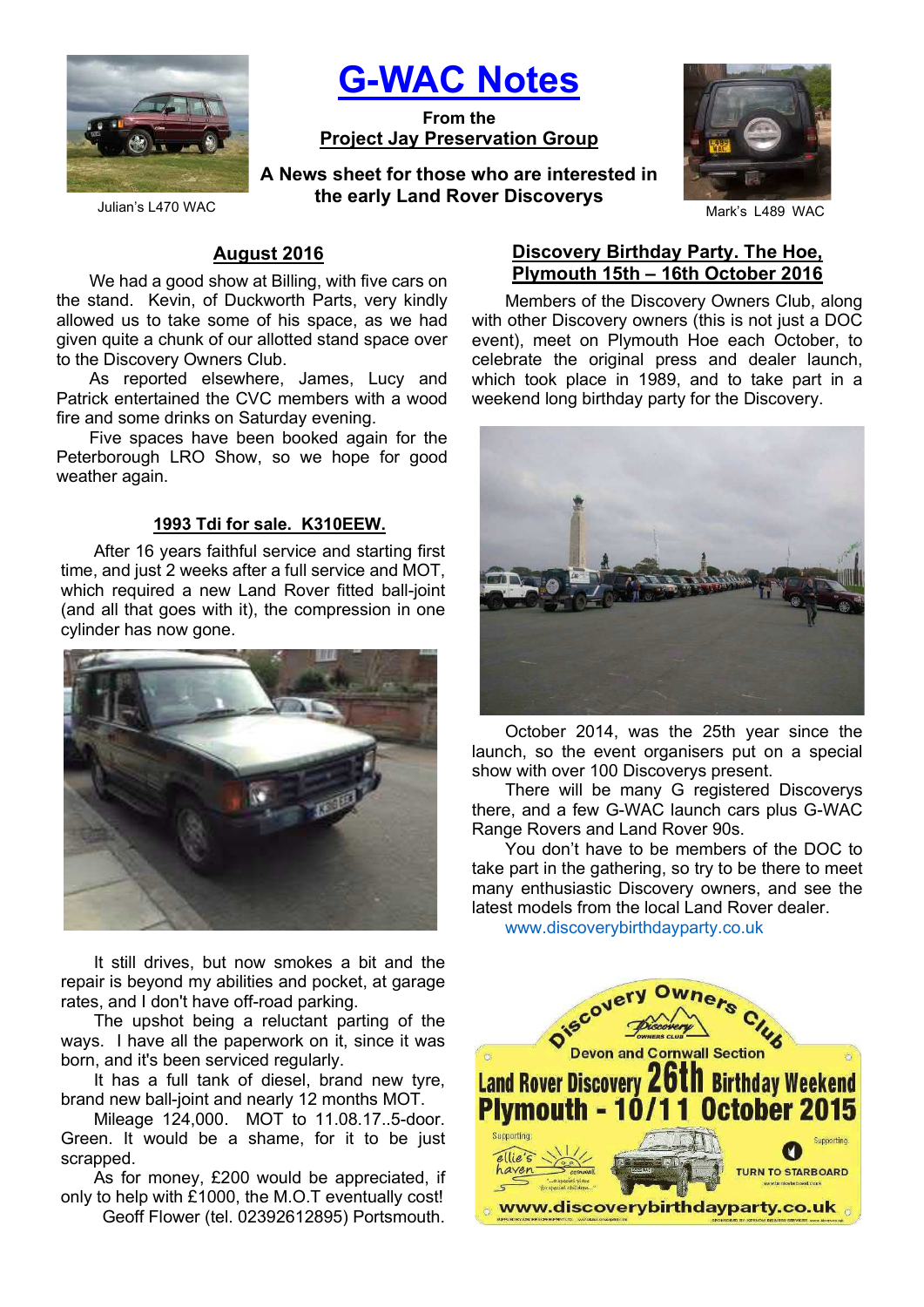# Billing Land Rover Fest. 29th – 31st July.

Once again Billing rolled around far quicker than I had expected. It marked the 3rd show of the year as a family, and we were a little more prepared this time as Lucy has got into the swing of camping during the Edinburgh Show.

I had managed to purchase the biggest tent by accident (it genuinely was a case of it didn't look that big in the picture).

The trip down to Northamptonshire on a Friday afternoon was as expected, a complete headache, but once we arrived at the show ground, it was great to see friendly faces and willingness to help set up. A little reshuffle took place and before I knew it the tent was up and I was eating some supper.

The show itself was great, I have been surprised over the last few years with the change in attitude towards early Discoverys, and the number of visitors that we get onto the stand. Perhaps when they see the 'G' registration, they expect to see a bob-tail or a battered off-road version - instead they see our collection of very original and shiny 26-year-old cars.

Saturday started with five vehicles on the stand. Roy's G526WAC and pre-pro G513DHP, Graham's pre-pro G226EAC, Patrick's G580BKV and me with G534WAC.

We had a fairly busy start with a trip into the arena with CVC Register, and then many people coming over to talk to us on the stand. Once the show closed for the evening it was great to have a social with the



I haven't been to Billing for a number of years but I definitely got the feeling that the show has got smaller. A few big trade names I would expect to see were missing, and I was surprised how little I had spent on bits. The auto jumble was a mass of Defender parts; lord only knows how many vehicles could be built with the amount of parts available.

Sadly, I couldn't tick much off my shopping list for my 1971 Range Rover, so hopefully the Peterborough show will provide a few more elusive parts.

I always like to take a look at Duckworths, to see what old stock OEM gems they have unearthed, this time to my surprise they had some NOS early Discovery front grills.

I am looking forward to the next one!

## Good shells from Portugal.

Chris Hodgson, from Staffordshire, has bought some good D1 shells from Portugal, they are virtually rust free.

If you are thinking of a major rebuild, give him a call to enquire where you can see them.

07842 818294

CVC gang, who came over to enjoy the campfire and a brilliant game of Cards Against Humanity, won by someone you would least expect.

It was a brilliant evening and it reminded me of what club socials used to be like in past clubs years ago. Sunday very much picked up from where Saturday left off, and again lots of people coming onto the stand.





James.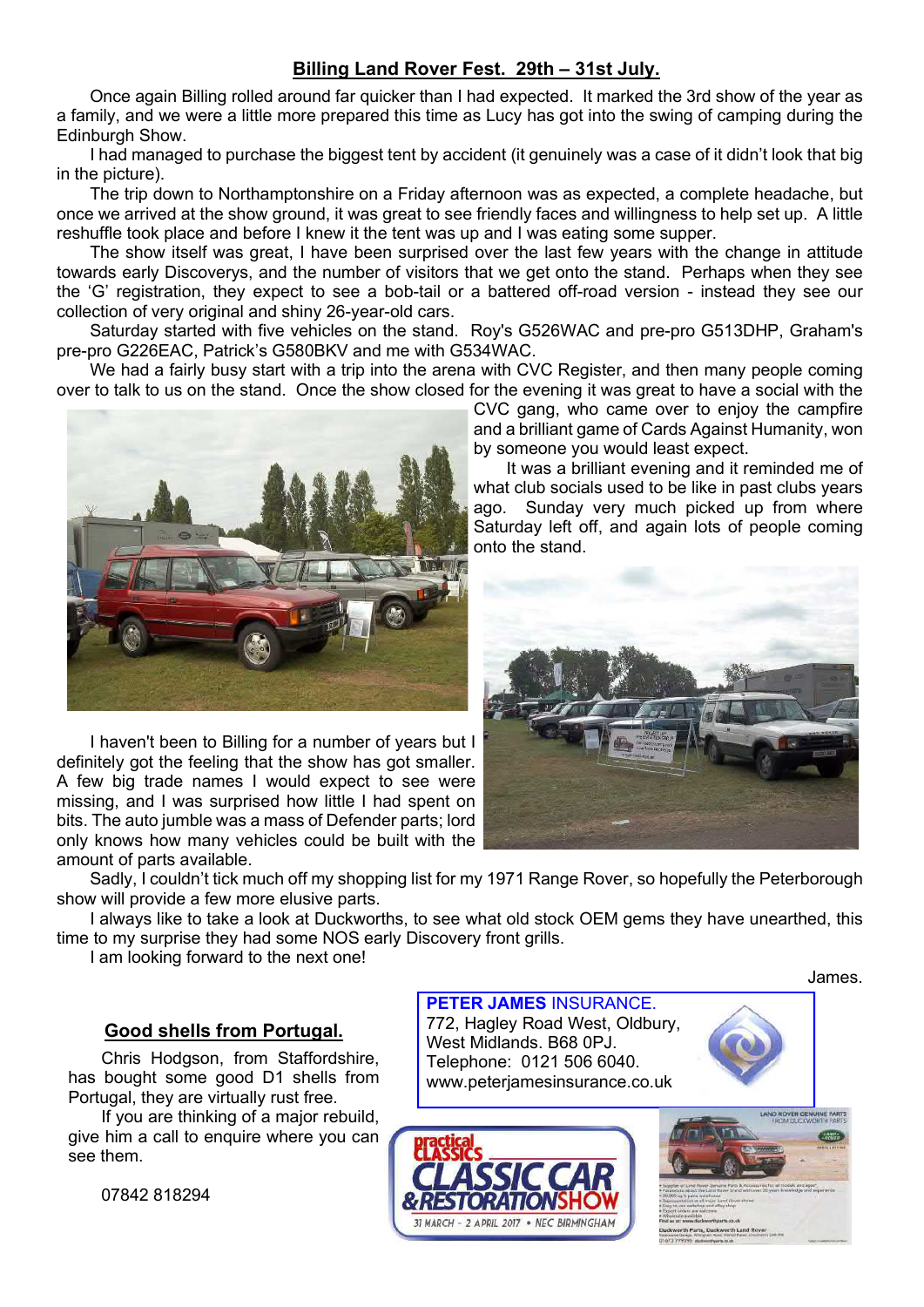| 17th-18th<br>25th | Peterborough Land Rover Show<br>Ripon 4x4 & Vintage Spares Day. | Ripon Racecourse. HG4 1UG. |
|-------------------|-----------------------------------------------------------------|----------------------------|
| <b>October</b>    |                                                                 |                            |
| 2nd               | London To Brighton Land Rover Run.                              |                            |
| 15th-16th         | <b>Discovery Birthday Party</b>                                 | <b>Plymouth Hoe</b>        |
| 23rd              | <b>National Restoration Show</b>                                | Stoneleigh Park. CV8 2TL   |
| <b>November</b>   |                                                                 |                            |
| 11th-13th         | <b>Classic Motor Show NEC</b>                                   |                            |
|                   |                                                                 |                            |

#### Steady progress with G488 WAC, and another purchase or two

Just an update on 488. She came to me for a small amount of work - mainly being replacing the rotten front inner wings. This was swiftly done after the NEC show in March.

Further inspection around the Discovery found a complete rotten rear body cross member and rear pillars. The boot floor had been replaced at some time, leading to further rotten wheel arches and side panels.

Removal of all these uncovered more rot in the rear chassis around the petrol tank and rear cross member. With all this rust and corrosion on the chassis, with more to come it is now going to be a complete body off restoration. I will keep you updated with progress.



In the last few months I have purchased L490 WAC and L489 WAC.

490 is a complete mess. I found it being scrapped, but got there too late really. It had everything taken off. The shell, although tipped on its side, was in reasonable condition with most of the blue interior still present. This company vehicle has an amazing story to it. It has been on a trip around the world following a submarine from port to port! The private adventure has been filmed by the owner, who sadly isn't in good health at the moment, but is trying to find all the information for me.

 I have tracked down the original early 3.9 V8 engine, and I still have to collect it. This will be a complete chassis up rebuild, which has just begun.

 489 has been off the road for a few years and parked in a field. To my surprise it is a complete rot free example with no welding needed or ever had to be. The 200Tdi is a sweet runner. All that is needed is a rear seat in tan and a bit of paintwork on the o/s rear, where the sun has bleached the black paint.